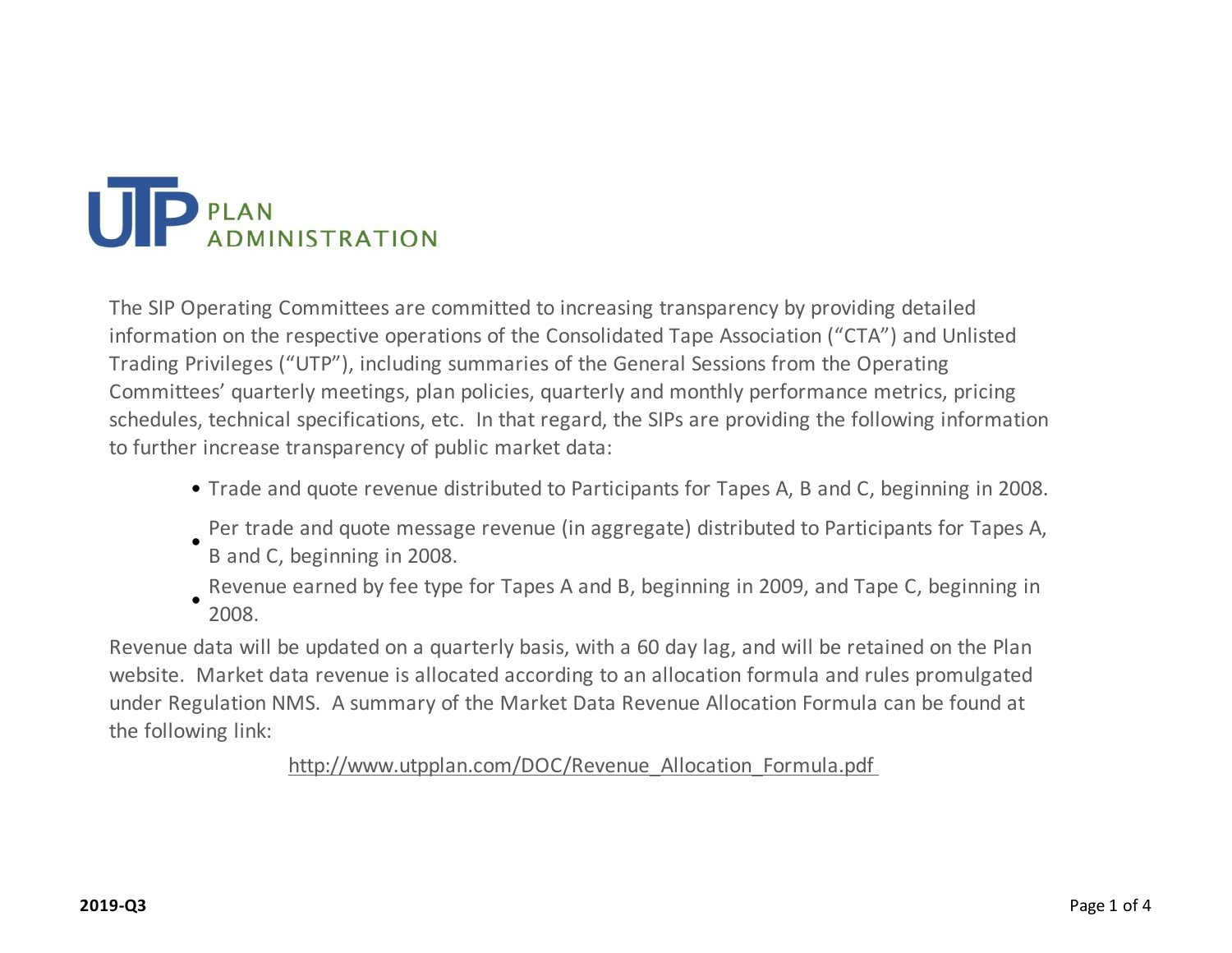

## REVENUE EARNED BY FEE TYPE\*

|                     |                    | Non-                             |                                |       |               |            |                    | Non-                               |                                |              |         |
|---------------------|--------------------|----------------------------------|--------------------------------|-------|---------------|------------|--------------------|------------------------------------|--------------------------------|--------------|---------|
|                     |                    | <b>Professional Professional</b> |                                | Quote |               |            |                    | <b>Professional   Professional</b> |                                | Quote        |         |
| <b>UTP</b>          | <b>Subscribers</b> |                                  | <b>Subscribers Non-Display</b> |       | Query Other** | <b>UTP</b> | <b>Subscribers</b> |                                    | <b>Subscribers Non-Display</b> | <b>Query</b> | Other** |
| 2008 Q1             | 73.9%              | 15.2%                            | 0.0%                           | 9.1%  | 1.8%          | 2014 Q1    | 59.3%              | 20.2%                              | 0.0%                           | 9.5%         | 11.0%   |
| 2008 Q2             | 73.4%              | 15.9%                            | 0.0%                           | 8.9%  | 1.8%          | 2014 Q2    | 58.7%              | 20.4%                              | 0.0%                           | 9.4%         | 11.5%   |
| 2008 Q3             | 74.6%              | 15.6%                            | 0.0%                           | 8.0%  | 1.8%          | 2014 Q3    | 58.7%              | 20.3%                              | 0.0%                           | 9.2%         | 11.7%   |
| 2008 Q4             | 73.5%              | 15.9%                            | 0.0%                           | 8.8%  | 1.8%          | 2014 Q4    | 59.7%              | 19.4%                              | 0.0%                           | 9.2%         | 11.8%   |
| 2009 Q1             | 74.3%              | 15.8%                            | 0.0%                           | 8.0%  | 1.9%          | 2015 Q1    | 46.3%              | 16.2%                              | 15.6%                          | 12.3%        | 9.5%    |
| 2009 Q2             | 70.8%              | 17.8%                            | 0.0%                           | 9.5%  | 1.9%          | 2015 Q2    | 47.8%              | 18.3%                              | 13.3%                          | 10.6%        | 9.9%    |
| 2009 Q3             | 70.4%              | 19.1%                            | 0.0%                           | 9.0%  | 1.4%          | 2015 Q3    | 47.6%              | 18.4%                              | 13.3%                          | 10.9%        | 9.8%    |
| 2009 Q4             | 71.1%              | 18.6%                            | 0.0%                           | 8.8%  | 1.4%          | 2015 Q4    | 49.4%              | 17.4%                              | 12.8%                          | 10.9%        | 9.5%    |
| 2010 Q1             | 72.1%              | 18.1%                            | 0.0%                           | 8.4%  | 1.5%          | 2016 Q1    | 50.6%              | 17.0%                              | 13.3%                          | 9.6%         | 9.5%    |
| 2010 Q2             | 68.7%              | 20.5%                            | 0.0%                           | 9.4%  | 1.4%          | 2016 Q2    | 51.7%              | 17.0%                              | 12.3%                          | 9.8%         | 9.2%    |
| 2010 Q3             | 72.6%              | 18.3%                            | 0.0%                           | 8.1%  | 1.1%          | 2016 Q3    | 50.8%              | 17.9%                              | 12.3%                          | 9.6%         | 9.3%    |
| 2010 Q4             | 70.3%              | 19.9%                            | 0.0%                           | 8.7%  | 1.1%          | 2016 Q4    | 51.0%              | 17.9%                              | 12.4%                          | 9.4%         | 9.4%    |
| 2011 Q1             | 70.5%              | 19.1%                            | 0.0%                           | 9.3%  | 1.1%          | 2017 Q1    | 49.2%              | 19.4%                              | 12.4%                          | 9.9%         | 9.1%    |
| 2011 Q2             | 70.3%              | 19.6%                            | 0.0%                           | 8.9%  | 1.1%          | 2017 Q2    | 49.8%              | 19.6%                              | 12.4%                          | 9.2%         | 9.0%    |
| 2011 Q3             | 71.9%              | 18.4%                            | 0.0%                           | 8.6%  | 1.1%          | 2017 Q3    | 50.9%              | 19.5%                              | 12.3%                          | 8.6%         | 8.8%    |
| 2011 Q4             | 72.8%              | 18.0%                            | 0.0%                           | 8.0%  | 1.1%          | 2017 Q4    | 50.6%              | 19.8%                              | 11.9%                          | 9.1%         | 8.6%    |
| 2012 Q1             | 67.0%              | 18.3%                            | 0.0%                           | 8.6%  | 6.1%          | 2018 Q1    | 53.2%              | 18.0%                              | 12.2%                          | 8.3%         | 8.4%    |
| 2012 Q <sub>2</sub> | 66.8%              | 18.1%                            | 0.0%                           | 8.9%  | 6.1%          | 2018 Q2    | 55.5%              | 16.9%                              | 12.0%                          | 7.5%         | 8.2%    |
| 2012 Q3             | 67.2%              | 18.0%                            | 0.0%                           | 8.7%  | 6.2%          | 2018 Q3    | 54.9%              | 17.0%                              | 12.0%                          | 8.2%         | 8.0%    |
| 2012 Q4             | 66.3%              | 18.4%                            | 0.0%                           | 9.0%  | 6.3%          | 2018 Q4    | 55.2%              | 16.8%                              | 11.9%                          | 8.1%         | 8.0%    |
| 2013 Q1             | 64.2%              | 19.5%                            | 0.0%                           | 10.1% | 6.2%          | 2019 Q1    | 54.8%              | 16.7%                              | 11.8%                          | 8.7%         | 7.9%    |
| 2013 Q <sub>2</sub> | 63.0%              | 20.2%                            | 0.0%                           | 10.6% | 6.2%          | 2019 Q2    | 53.7%              | 17.5%                              | 11.7%                          | 9.4%         | 7.7%    |
| 2013 Q3             | 61.2%              | 21.4%                            | 0.0%                           | 10.8% | 6.6%          | 2019 Q3    | 53.6%              | 17.5%                              | 11.8%                          | 9.3%         | 7.8%    |
| 2013 Q4             | 60.1%              | 22.3%                            | 0.0%                           | 11.1% | 6.5%          |            |                    |                                    |                                |              |         |

|            |                     | Non-               |                    |       |         |
|------------|---------------------|--------------------|--------------------|-------|---------|
|            | <b>Professional</b> | Professional       |                    | Quote |         |
| <b>UTP</b> | <b>Subscribers</b>  | <b>Subscribers</b> | <b>Non-Display</b> | Query | Other** |
| 2014 Q1    | 59.3%               | 20.2%              | 0.0%               | 9.5%  | 11.0%   |
| 2014 Q2    | 58.7%               | 20.4%              | 0.0%               | 9.4%  | 11.5%   |
| 2014 Q3    | 58.7%               | 20.3%              | 0.0%               | 9.2%  | 11.7%   |
| 2014 Q4    | 59.7%               | 19.4%              | 0.0%               | 9.2%  | 11.8%   |
| 2015 Q1    | 46.3%               | 16.2%              | 15.6%              | 12.3% | 9.5%    |
| 2015 Q2    | 47.8%               | 18.3%              | 13.3%              | 10.6% | 9.9%    |
| 2015 Q3    | 47.6%               | 18.4%              | 13.3%              | 10.9% | 9.8%    |
| 2015 Q4    | 49.4%               | 17.4%              | 12.8%              | 10.9% | 9.5%    |
| 2016 Q1    | 50.6%               | 17.0%              | 13.3%              | 9.6%  | 9.5%    |
| 2016 Q2    | 51.7%               | 17.0%              | 12.3%              | 9.8%  | 9.2%    |
| 2016 Q3    | 50.8%               | 17.9%              | 12.3%              | 9.6%  | 9.3%    |
| 2016 Q4    | 51.0%               | 17.9%              | 12.4%              | 9.4%  | 9.4%    |
| 2017 Q1    | 49.2%               | 19.4%              | 12.4%              | 9.9%  | 9.1%    |
| 2017 Q2    | 49.8%               | 19.6%              | 12.4%              | 9.2%  | 9.0%    |
| 2017 Q3    | 50.9%               | 19.5%              | 12.3%              | 8.6%  | 8.8%    |
| 2017 Q4    | 50.6%               | 19.8%              | 11.9%              | 9.1%  | 8.6%    |
| 2018 Q1    | 53.2%               | 18.0%              | 12.2%              | 8.3%  | 8.4%    |
| 2018 Q2    | 55.5%               | 16.9%              | 12.0%              | 7.5%  | 8.2%    |
| 2018 Q3    | 54.9%               | 17.0%              | 12.0%              | 8.2%  | 8.0%    |
| 2018 Q4    | 55.2%               | 16.8%              | 11.9%              | 8.1%  | 8.0%    |
| 2019 Q1    | 54.8%               | 16.7%              | 11.8%              | 8.7%  | 7.9%    |
| 2019 Q2    | 53.7%               | 17.5%              | 11.7%              | 9.4%  | 7.7%    |
| 2019 Q3    | 53.6%               | 17.5%              | 11.8%              | 9.3%  | 7.8%    |

\*Percentages of Revenue Earned are independent of Distributed Revenue values.

\*\*Include revenues from Data Feed Access Fees, Annual Administrative Fees, Redistributor Fees, Voice Port Fees, and Cable TV Ticker Fees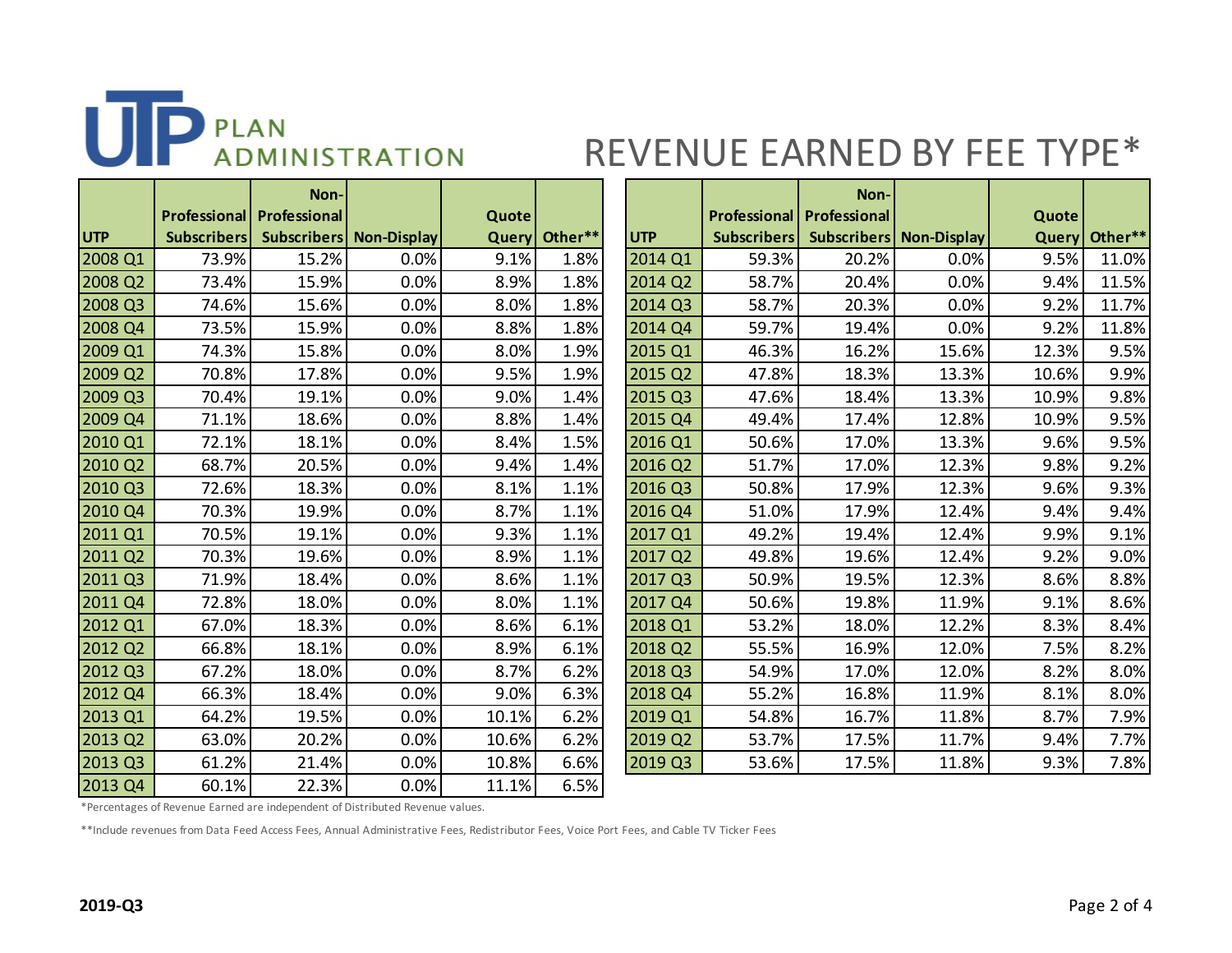## TRADE & QUOTE REVENUE DISTRIBUTED TO PARTICIPANTS

|                      | 2008           |                |               | 2009           |                |                          | 2010           |                |              | 2011                     |                |              |                | 2012           |                          | 2013           |                |              |
|----------------------|----------------|----------------|---------------|----------------|----------------|--------------------------|----------------|----------------|--------------|--------------------------|----------------|--------------|----------------|----------------|--------------------------|----------------|----------------|--------------|
| <b>EXCHANGE</b>      | <b>QUOTING</b> | <b>TRADING</b> | <b>TOTAL*</b> | <b>QUOTING</b> | <b>TRADING</b> | <b>TOTAL</b>             | <b>QUOTING</b> | <b>TRADING</b> | <b>TOTAL</b> | <b>QUOTING</b>           | <b>TRADING</b> | <b>TOTAL</b> | <b>QUOTING</b> | <b>TRADING</b> | <b>TOTAL</b>             | <b>QUOTING</b> | <b>TRADING</b> | <b>TOTAL</b> |
| <b>CBOE BYX</b>      |                |                |               |                |                | $\overline{\phantom{a}}$ | 120,343        | 50,613         | 170,956      | 1,779,509                | 1,167,911      | 2,947,420    | 2,406,986      | 1,672,003      | 4,078,989                | 1,366,843      | 1,038,054      | 2,404,897    |
| CBOE BZX             | 895,171        | 653,532        | .548,703      | 7,534,661      | 6,210,063      | 13,744,724               | 6,746,926      | 6,227,067      | 12,973,992   | 6,589,892                | 5,759,170      | 12,349,062   | 6,599,704      | 5,621,175      | 12,220,880               | 5,681,509      | 4,446,731      | 10,128,240   |
| <b>CBOE CBSX</b>     | 277,781        | 155.644        | 433,425       | 288,045        | 104,558        | 392,603                  | 159,91         | 66,531         | 226,442      | 55,081                   | 32,579         | 87,660       | 913,457        | 196,880        | 1,110,337                | 1,188,878      | 254,768        | 1,443,646    |
| <b>CBOE EDGA</b>     |                |                |               |                |                | $\overline{a}$           | 900,493        | 741,11         | 1,641,604    | 2,392,180                | 1,792,724      | 4,184,904    | 1,653,673      | 1,298,817      | 2,952,490                | 1,685,726      | 1,376,356      | 3,062,081    |
| <b>CBOE EDGX</b>     |                |                |               |                |                |                          | 2,997,475      | 1,532,675      | 4,530,150    | 6,558,942                | 4,235,194      | 10,794,136   | 7,896,524      | 4,753,223      | 12,649,747               | 9,013,519      | 5,044,325      | 14,057,844   |
| NASDAQ               | 30,121,796     | 30,038,184     | 60,159,980    | 23,946,156     | 21,540,508     | 45,486,664               | 22,567,939     | 18,575,889     | 41, 143, 827 | 21,110,946               | 17,485,779     | 38,596,725   | 20,963,714     | 16,412,634     | 37,376,348               | 19,875,607     | 14,659,545     | 34,535,152   |
| NASDAQ BX            |                |                | $\sim$        | 1,178,761      | 724,201        | 1,902,962                | 1,274,856      | 1,036,956      | 2,311,812    | 1,391,093                | 977,873        | 2,368,966    | 2,408,266      | 1,670,141      | 4,078,407                | 2,472,534      | 1,549,307      | 4,021,841    |
| NASDAQ ISE           | 1,583,409      | 292,239        | 875,648       | 10,195,553     | 1,415,892      | 11,611,446               | 5,367,777      | 620,956        | 5,988,733    | $\overline{\phantom{a}}$ |                |              |                |                | $\overline{\phantom{a}}$ | $\overline{a}$ | $\sim$         |              |
| NASDAQ PSX           | 130,181        | 13,095         | 143.275       | $\sim$         | $\sim$         | $\sim$                   | 148,056        | 40,531         | 188,588      | 1,069,893                | 291,503        | 1,361,396    | 1,812,130      | 393,869        | 2,205,999                | 949,323        | 231,546        | ,180,869     |
| <b>NYSE</b>          |                |                |               |                | 952            | 952                      |                | $2^{\circ}$    | 21           |                          |                |              |                |                | $\overline{\phantom{a}}$ | $\overline{a}$ | $\sim$         |              |
| <b>NYSE AMERICAN</b> | 7,101          | 3.651          | 10.752        | $\sim$         |                |                          | 455,425        | 203,189        | 658,614      | 603,229                  | 334,968        | 938,197      | 101,241        | 57.504         | 158,745                  | 179,447        | 80,102         | 259,549      |
| <b>NYSE ARCA</b>     | 14,519,407     | 11,633,166     | 26, 152, 573  | 13,378,860     | 9,226,028      | 22,604,888               | 13,037,491     | 8,643,749      | 21,681,240   | 11,775,637               | 7,950,870      | 19,726,507   | 9,874,291      | 6,959,801      | 16,834,091               | 8,182,249      | 5,528,459      | 13,710,708   |
| NYSE CHICAGO         | 190,468        | 114.47         | 304,946       | 263,596        | 120,769        | 384,365                  | 198,847        | 107,726        | 306,573      | 66,816                   | 57,313         | 124.129      | 28,824         | 75,889         | 104,713                  | 66,913         | 64,930         | 131,843      |
| <b>NYSE NATIONAL</b> | 15,399,102     | 1,659,198      | 7,058,301     | 887,734        | 421,717        | 1,309,451                | 1,818,322      | 431,985        | 2,250,307    | 2,140,844                | 396,913        | 2,537,757    | 1,505,436      | 199,096        | 1,704,533                | 1,739,873      | 223,354        | 1,963,227    |
| <b>FINRA ADF</b>     | 1,082,715      | 428,439        | 1,511,154     | 806,870        | 326,425        | 1,133,295                | 106,293        | 51,176         | 157,469      |                          |                |              |                |                | $\sim$                   | $\sim$         |                |              |
| TRF-NASDAQ CARTERET  | $\sim$         | 11,385,457     | 1,385,457     | $\sim$         | 17,871,222     | 17,871,222               | $\sim$         | 16,431,974     | 16,431,974   | $\overline{\phantom{a}}$ | 13,828,980     | 13,828,980   |                | 15,160,872     | 15,160,872               | $\sim$         | 16,097,324     | 16,097,324   |
| TRF-NASDAQ CHICAGO   |                |                |               |                |                |                          |                |                |              |                          |                |              |                |                |                          |                |                |              |
| <b>TRF-NSX</b>       |                | 2.447.081      | 2.447.081     |                |                |                          |                |                |              |                          |                |              |                |                |                          |                |                |              |
| TRF-NYSE             |                | 5,382,964      | 5,382,964     |                | 517.899        | 517,899                  |                | .138,002       | 138,002      |                          | 1.222.283      | 1.222.283    |                | .692,343       | 1,692,343                |                | 1,807,619      | 1,807,619    |
| <b>TOTAL TAPE C</b>  | 64,207,131     | 64.207.132     | 128,414,263   | 58,480,235     | 58,480,235     | 16,960,470               | 55,900,152     | 55,900,152     | 111,800,304  | 55.534.061               | 55,534,061     | 111.068.122  | 56, 164, 247   | 56.164.247     | 12,328,494               | 52,402,420     | 52,402,420     | 104,804,840  |
| $#$ of msgs          | 23,030,278,999 | 2,217,760,923  |               | 27,693,028,516 | 2,068,004,606  |                          | 29,389,338,573 | 2,017,678,531  |              | 40,300,750,770           | 2,082,985,152  |              | 29,725,994,756 | ,765,963,089   |                          | 26,798,010,914 | 1,965,531,141  |              |
| Revenue / msg        |                |                |               | 0.0021         | 0.0283         |                          | 0.0019         | 0.027          |              | 0.0014                   | 0.0267         |              | 0.0019         | 0.0318         |                          | 0.0020         | 0.0267         |              |

|                      | 2014           |                |              | 2015           |                |                          | 2016           |                          |              | 2017           |                |                          | 2018           |                |                          | <b>2019 YTD</b> |                |              |
|----------------------|----------------|----------------|--------------|----------------|----------------|--------------------------|----------------|--------------------------|--------------|----------------|----------------|--------------------------|----------------|----------------|--------------------------|-----------------|----------------|--------------|
| <b>EXCHANGE</b>      | <b>QUOTING</b> | <b>TRADING</b> | <b>TOTAL</b> | <b>QUOTING</b> | <b>TRADING</b> | <b>TOTAL</b>             | <b>QUOTING</b> | <b>TRADING</b>           | <b>TOTAL</b> | <b>QUOTING</b> | <b>TRADING</b> | <b>TOTAL</b>             | <b>QUOTING</b> | <b>TRADING</b> | <b>TOTAL</b>             | <b>QUOTING</b>  | <b>TRADING</b> | <b>TOTAL</b> |
| <b>CBOE BYX</b>      | 2,681,056      | 1,731,318      | 4,412,374    | 3,589,377      | 2,544,173      | 6,133,550                | 3,886,003      | 2,683,751                | 6,569,754    | 4,717,262      | 3,399,959      | 8,117,220                | 4,367,358      | 2,984,784      | 7,352,141                | 2,321,833       | 1,710,244      | 4,032,077    |
| <b>CBOE BZX</b>      | 5,213,926      | 3,979,190      | 9,193,115    | 6,240,372      | 4,422,910      | 10,663,282               | 6,321,743      | 4,238,976                | 10,560,719   | 5,899,342      | 3,754,380      | 9,653,723                | 6,946,227      | 4,314,955      | 11,261,182               | 5,853,383       | 3,113,159      | 8,966,542    |
| <b>CBOE CBSX</b>     | 197,902        | 48.032         | 245,933      | $\sim$         |                | $\overline{\phantom{a}}$ |                | $\overline{\phantom{a}}$ |              |                |                | $\overline{\phantom{a}}$ | $\sim$         |                | $\overline{\phantom{a}}$ |                 |                |              |
| CBOE EDGA            | 2,207,220      | 1,404,466      | 3,611,686    | 2.046.561      | 1,451,178      | 3.497.740                | 2,169,741      | 1,503,11                 | 3,672,855    | 1,695,652      | 1,031,545      | 2.727.197                | 1.374.767      | 915,783        | 2,290,550                | 2,134,173       | 1,317,150      | 3,451,322    |
| CBOE EDGX            | 7,539,424      | 4,146,229      | 11,685,652   | 8,758,888      | 5,241,367      | 14,000,255               | 8,903,313      | 5,312,990                | 14,216,303   | 8,866,893      | 4,787,968      | 3,654,861                | 8,169,953      | 4,494,799      | 12,664,751               | 4,309,788       | 2,481,183      | 6,790,971    |
| IEX                  |                |                |              |                |                | $\overline{\phantom{a}}$ | 595,967        | 414,428                  | 1,010,396    | 1,628,831      | 1,669,650      | 3,298,481                | 1,974,320      | 1,992,836      | 3,967,156                | 1,540,969       | 1,758,05       | 3,299,020    |
| NASDAQ               | 21,583,282     | 16,156,209     | 37,739,491   | 22,862,953     | 17,333,762     | 40,196,715               | 24, 164, 507   | 18,323,696               | 42,488,203   | 25,326,407     | 18,878,837     | 44,205,244               | 25,638,671     | 20,218,898     | 45,857,569               | 19,914,614      | 15,664,826     | 35,579,440   |
| NASDAQ BX            | 2,507,484      | 1,517,478      | 4,024,962    | 3,176,630      | 1,500,466      | 4,677,096                | 3,075,136      | 1,905,638                | 4,980,774    | 4,378,719      | 2,845,766      | 7,224,484                | 4,394,565      | 2,761,984      | 7,156,549                | 1,552,171       | 1,126,474      | 2,678,644    |
| NASDAQ PSX           | 723,541        | 265,562        | 989,103      | 1,430,101      | 525,587        | 1,955,688                | 1,757,277      | 607,118                  | 2,364,395    | 1,360,567      | 561,894        | 1,922,461                | 1,237,423      | 546,665        | 1,784,088                | 790,666         | 333,61         | 1,124,280    |
| NYSE                 |                |                |              |                |                |                          |                | $\overline{a}$           |              |                |                |                          | 1,176,149      | 579,740        | 1,755,888                | 1,829,906       | 732.634        | 2,562,540    |
| <b>NYSE AMERICAN</b> | 177,246        | 76,086         | 253,332      | 115,375        | 56.923         | 172,299                  | 76.917         | 32.139                   | 109,056      | 112,945        | 36.108         | 149,053                  | 296,092        | 119,926        | 416,018                  | 150,935         | 91.344         | 242.279      |
| <b>NYSE ARCA</b>     | 8,418,087      | 5,728,458      | 14,146,545   | 10,991,174     | 266,600        | 18,257,774               | 10,258,805     | 6,341,021                | 16,599,826   | 8,506,037      | 5,009,729      | 3,515,766                | 8,986,643      | 5,270,335      | 14,256,977               | 7,026,340       | 4,098,513      | 1,124,853    |
| <b>NYSE CHICAGO</b>  | 71,690         | 62.057         | 133,747      | 160,095        | 73.505         | 233,601                  | 223,454        | 74,721                   | 298,175      | 226,198        | 99,877         | 326,075                  | 441,914        | 135,223        | 577,136                  | 337,691         | 90.795         | 428,486      |
| <b>NYSE NATIONAL</b> | 284,876        | 67.230         | 352,106      |                |                |                          | 16.158         | 5,606                    | 21.764       | 1.588          | 673            | 2.262                    | 934,855        | 298,636        | 1,233,490                | 1,218,482       | 445,100        | 1,663,582    |
| <b>FINRA ADF</b>     | 1,108,774      | 506,774        | 1,615,548    | 77.219         | 35.167         | 112,386                  |                |                          |              |                |                |                          |                |                |                          |                 |                |              |
| TRF-NASDAQ CARTERET  |                | 14,988,199     | 14,988,199   |                | 16,675,789     | 16,675,789               |                | 17,731,533               | 17,731,533   |                | 19,084,491     | 19,084,491               |                | 18,742,041     | 18,742,041               |                 | 13,383,687     | 3,383,687    |
| TRF-NASDAQ CHICAGO   |                |                |              |                |                |                          |                |                          |              |                |                |                          |                |                |                          |                 | 48.537         | 48.537       |
| TRF-NYSE             |                | 2.037.219      | 2,037,219    |                | 2,321,324      | 2,321,324                |                | 2.274.290                | 2.274.290    |                | ,559,564       | 1,559,564                |                | 2,562,332      | 2,562,332                |                 | 2,585,64       | 2,585,641    |
| <b>TOTAL TAPE C</b>  | 52.714.506     | 52.714.506     | 105.429.012  | 59.448.754     | 59,448.754     | 118,897,509              | 61.449.021     | 61.449.022               | 122.898.043  | 62.720.441     | 62.720.441     | 125,440,882              | 65.938.935     | 65.938.935     | 131,877,870              | 48,980,951      | 48.980.95      | 97,961,901   |
| # of msgs            | 35,306,291,977 | 2,952,599,378  |              | 38,607,118,958 | 3,092,016,174  | . .                      | 42,411,426,465 | 3,188,796,923            |              | 34,702,720,914 | 3,139,148,801  |                          | 50,555,106,959 | 3,738,107,236  |                          | 38,432,731,902  | 2,872,598,250  |              |
| Revenue / msa        | 0.001          | 0.0179         |              |                | 0.0192         |                          | 0.001          | 0.0193                   |              | 0.001          | 0.0200         |                          | 0.0013         | 0.0176         |                          | 0.0013          | 0.017          |              |

**UP** PLAN<br>ADMINISTRATION